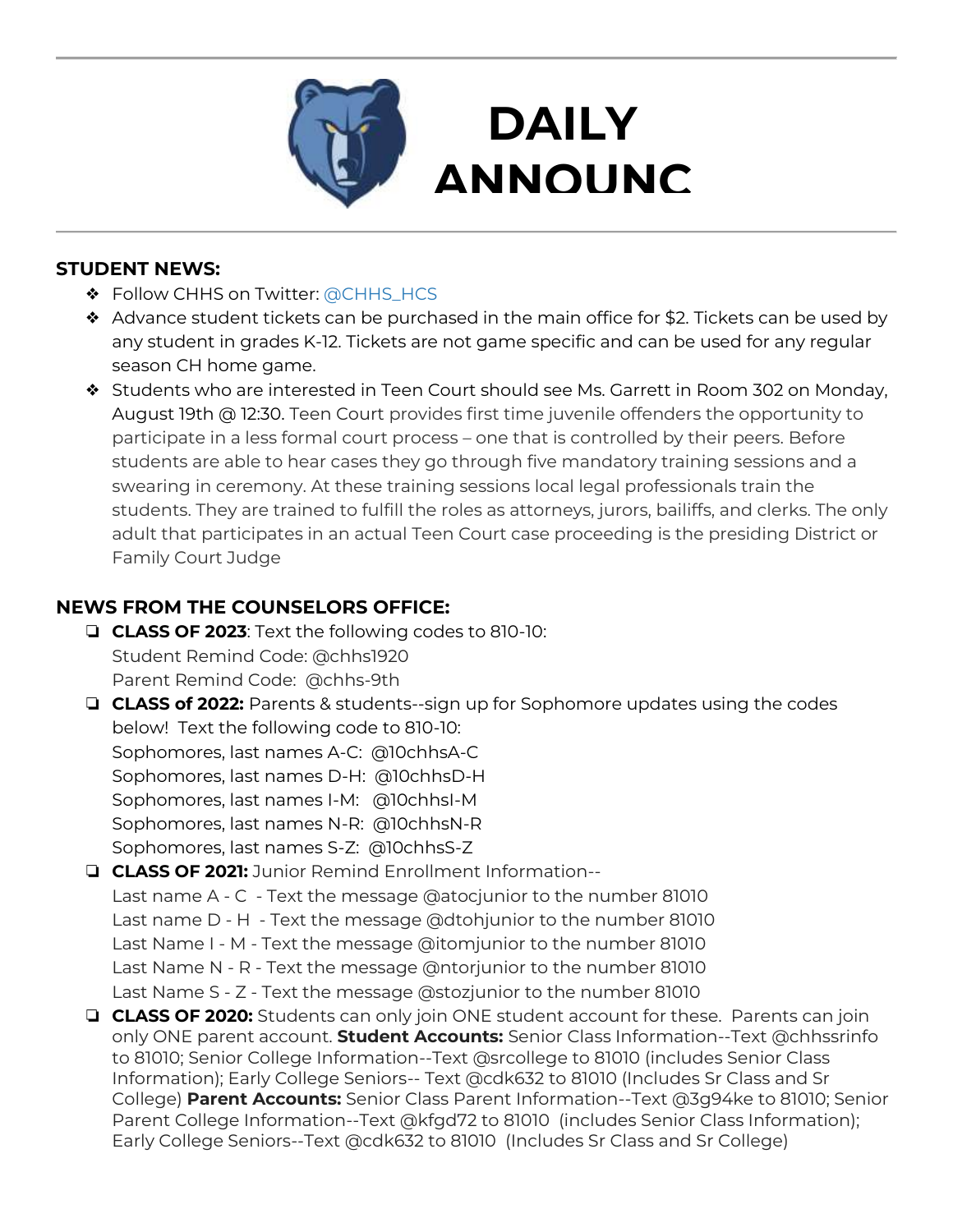

# **DAILY ANNOUNC**

- **EMENTS** ❏ Representative Brett Guthrie will host an Academy Information Fair on Tuesday, September 3 beginning at 5:00 at Elizabethtown High School. See Mr Adams web page to download a form to RSVP for this event**.**
- ❏ There will be a Financial Aid Night on Tuesday, August 20 at 6:00 in the Commons Area. This will be presented by our KHEAA Representative, and will cover scholarships, loans, grants and the FAFSA. All interested Seniors and Parents are invited to attend.

### **UPCOMING EVENTS:**

- August 21: Underclass pictures will be
- August 29: Tux retakes for Seniors
- August 30: Drape retakes for Seniors
- September 2: No School/Holiday
- October 7-11: No School/Fall Break
- October 14: No school for students. PLD for faculty & staff

### **CLUB NEWS:**

- $\rightarrow$  Anyone interested in joining the dance club should stop by room 133 to pick up an application. Tryouts will be held Thursday, August 22nd beginning at 3:45 pm. A physical is required.
- → Anyone interested in joining Y-Club needs to see Mrs. Meyer with their \$15 dues by August 30th. This will also be the date for our first club meeting.
- → Anyone interested in joining the Bruin Art Club needs to fill out an application. They are due by Wednesday, August 21st. Please see Mrs. Carpenter in room 128 for applications. Anyone interested in being an officer needs to fill out a BLUE application, also due by August 21st. Our first meeting will be held August 28th during Power Hour, \$15 dues will be expected at that time.
- → Anyone interested in joining Pep Club needs to see Ms. Blair in room 136 with their \$10 dues by August 30th. Please do not come during class to join the club. The first meeting will be Friday, August 23rd during Power Hour.
- → CHHS Young Democrats--students interested in politics and current affairs are invited to join the Young Dems! See Mr. Mudd in room 306 or Ms. Tabb in the guidance office for more information or to pay club dues, which are \$10 this year. Stop by our table at the club fair during power hour on August 22! Our first meeting will be August 27 in Room 306 the 1st half of Power Hour.